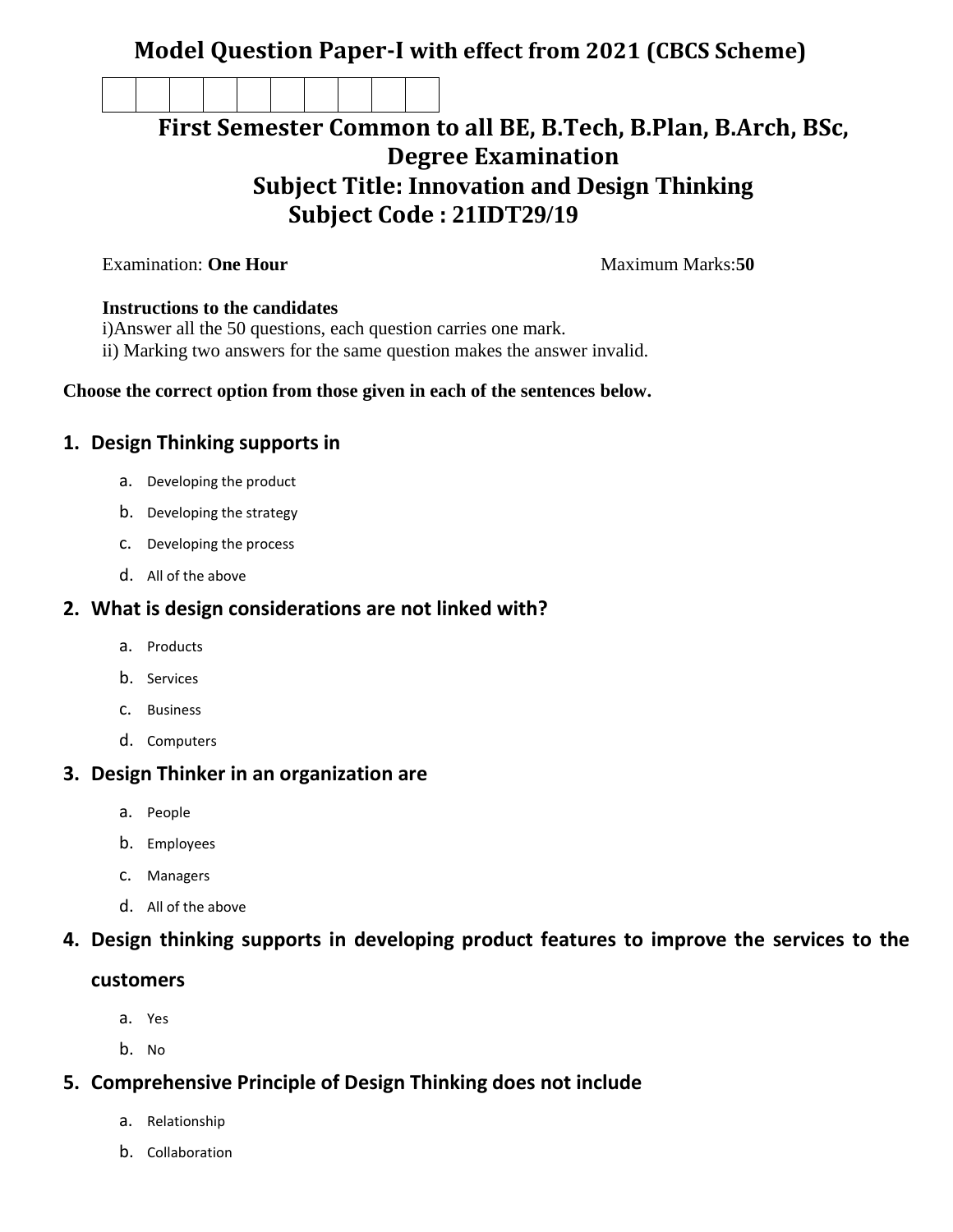- c. Communication
- d. Suppliers

#### **6. Communication Skills includes**

- a. Speaking
- b. Writing
- c. Visual
- d. All of the above

#### **7. In the stages of design thinking empathy means**

- a. Identifying areas of concern in the business
- b. Identifying from the perspective of the employees
- c. Identifying from the perspective of the product
- d. All of the above

## **8. What are the steps of Design Thinking Process?**

- a. Understand > Draw > Ideate > Create > Test
- b. Empathize > Define > Ideate > Prototype > Test
- c. Empathize > Design > Implement > Produce > Test
- d. Understand > Define > Ideate > Produce > Try
- **9.** Design Thinking is a Linear Process. True or False
	- a. True
	- b. False
- **10.** Design Thinking typically helps in \_\_\_\_\_\_\_
	- **a. Innovation**
	- **b. Data Analysis**
	- **c. Marketing Management**
	- **d. Operation Management**

**11.** Which of the following well known consulting firms are offering Design Thinking as a solution?

- **a. McKinsey & Co**
- **b. BCG**
- **c. Bain & Co**
- **d. All of the above**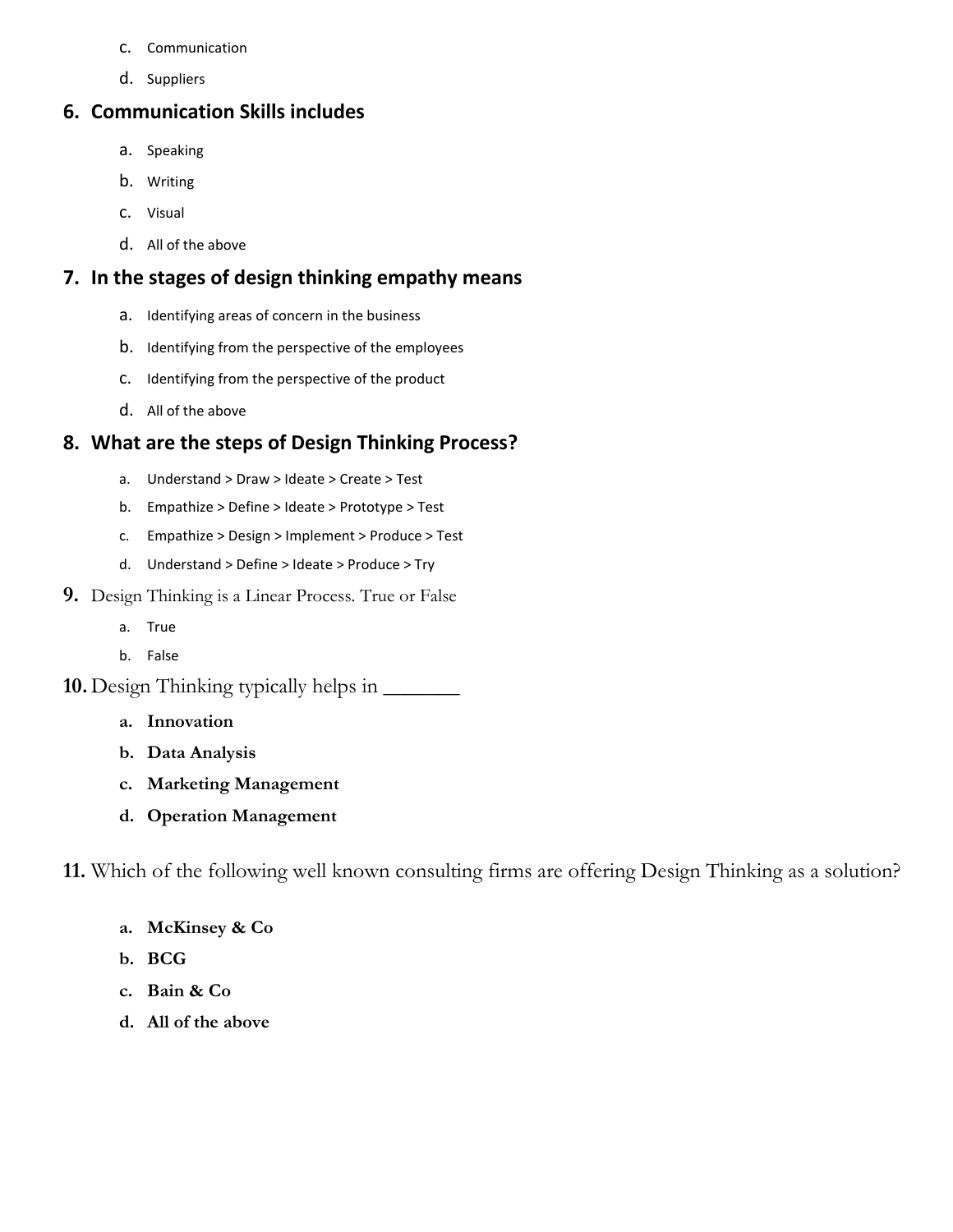**12.** Which one of these statements is TRUE about the Prototype?

- **a. Your prototype has to be exactly like the final product**
- **b. You must not make it online**
- **c. The objective is to have people interacting with your product**
- **d. You can consider anyone as a potential user of your product**
- **13.** Which one of these statements is NOT a good interview practice for user testing in the Empathy

step?

- **a. Encourage interviewees to share personal experiences**
- **b. Encourage interviewees to provide concise answers going straight to the point**
- **c. Interview your target audience in their usage environment**
- **d. Depending on interviewees, diverge from the Interview Guide to ask additional unplanned questions**
- **14.** A Brainstorming session is
	- **a. There is no rule, it is up to the Brainstorming facilitator to decide**
	- **b. A mix of individual & collective activities**
	- **c. A collective activity only**
	- **d. An individual activity only**
- **15.** The objective of a low-fidelity prototype is to...
	- **a. Test fast and fail cheap**
	- **b. Validate final concepts among your target audience**
	- **c. Test more concepts at an early stage**
	- **d. Assess the technical feasibility of the solution**

**16.**You can interview your target users at any step of the Design Thinking approach.

**a. Yes** 

**b. No** 

**17.** When testing a new prototype, how many people do you need to interview per Persona to detect

the main usability issues?

- **a. The more persons per Persona the better**
- **b. 20 persons per Persona**
- **c. 10 persons per Persona**
- **d. Five persons per Persona**
- **18.**You are an Innovation Consultant helping a Team apply the Design Thinking approach. This team is working on the Ideation step and have produced more than 100 ideas. What would you suggest they do first?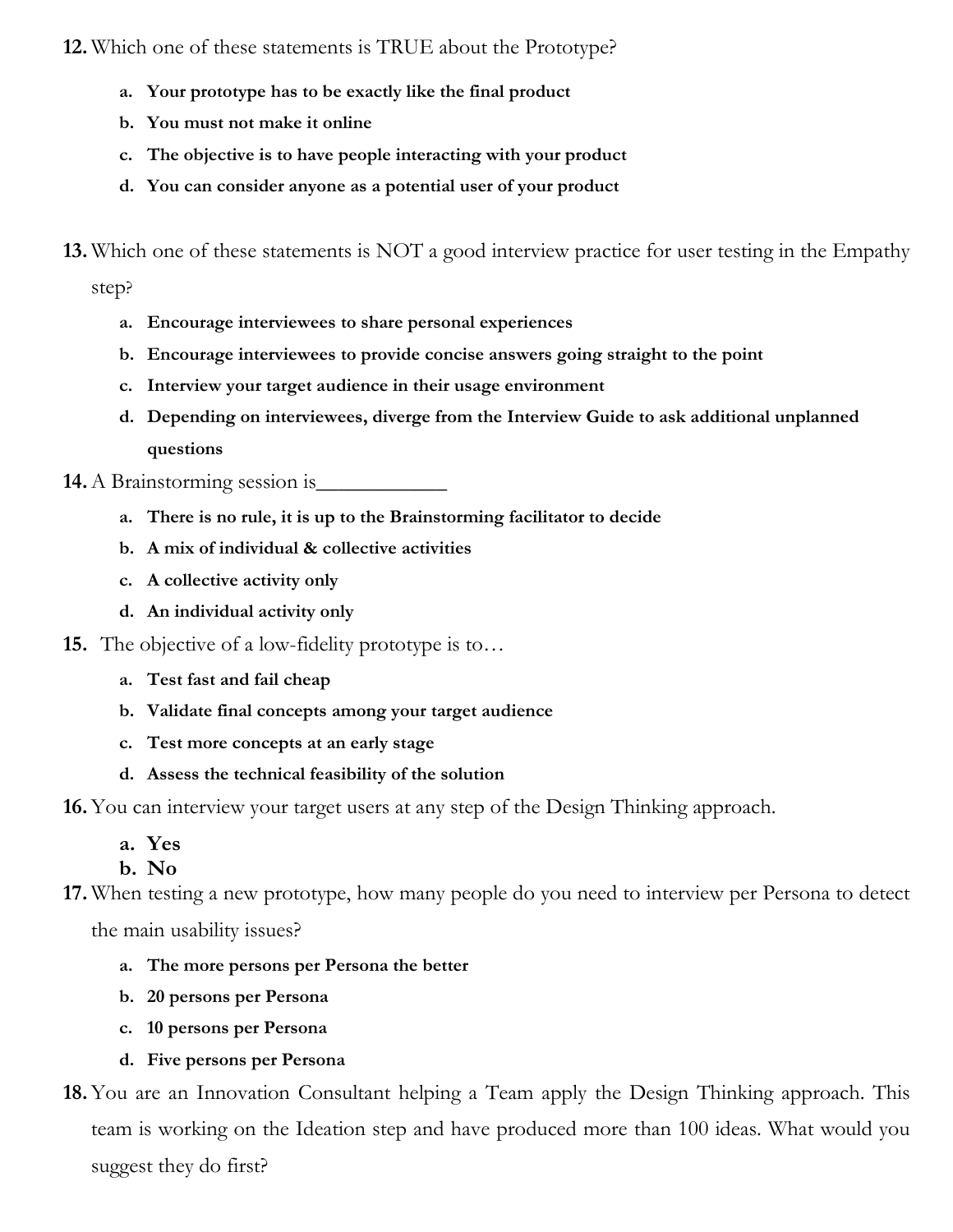- **a. To prototype some of these ideas**
- **b. To categorise their ideas**
- **c. To continue iterating on ideas**
- **d. To vote for their preferred ideas**

**19.**As an Innovation Consultant, what should you do to help a team struggling to think outside the

box during a Brainstorming session?

- **a. Propose to them new brainstorming techniques (e.g. Mash-up)**
- **b. Remind the team about the Problem Statement(s) to help guide the ideation process**
- **c. Remind the team about the Brainstorming rules**
- **d. Give them feedback about the ideas like highlighting the good ones already proposed**
- **20.**Who bought a collaborative design philosophy?
	- a. Henry Ford
	- b. Henry Ford and Steve Jobs
	- c. Steve Jobs
	- d. None of the above

**21.** One needs to have professional training in design to become a design thinker. True or False?

- **a. True**
- **b. False**

**22.**How does the Prototype stage of design thinking enable better management?

- **a. It enables designers to eliminate the user feedback portion of testing.**
- **b. It allows the design team to break testing down into smaller chunks.**
- **c. It requires the design team to tackle all portions of testing at once.**
- **d. The Prototype stage has no bearing on better test management.**

**23.**How does the test stage of design thinking allow you to make tweaks and refine your prototype?

- a. By observing and talking to customers, you can learn whether your product hits the mark.
- b. By learning more about your product, you can determine the best market for it.
- c. By testing employees' knowledge of the product, you can start designing packaging.
- d. By talking with other designers, you can learn ways to redesign to make more money.

### **24. What is characteristic for the location of a virtual team?**

- **a. In the same building**
- **b. In the same industry**
- **c. In the same country**
- **d. Remotely**

**25.**Innovation is defined as:

**a. the commercialization of a new product or process.**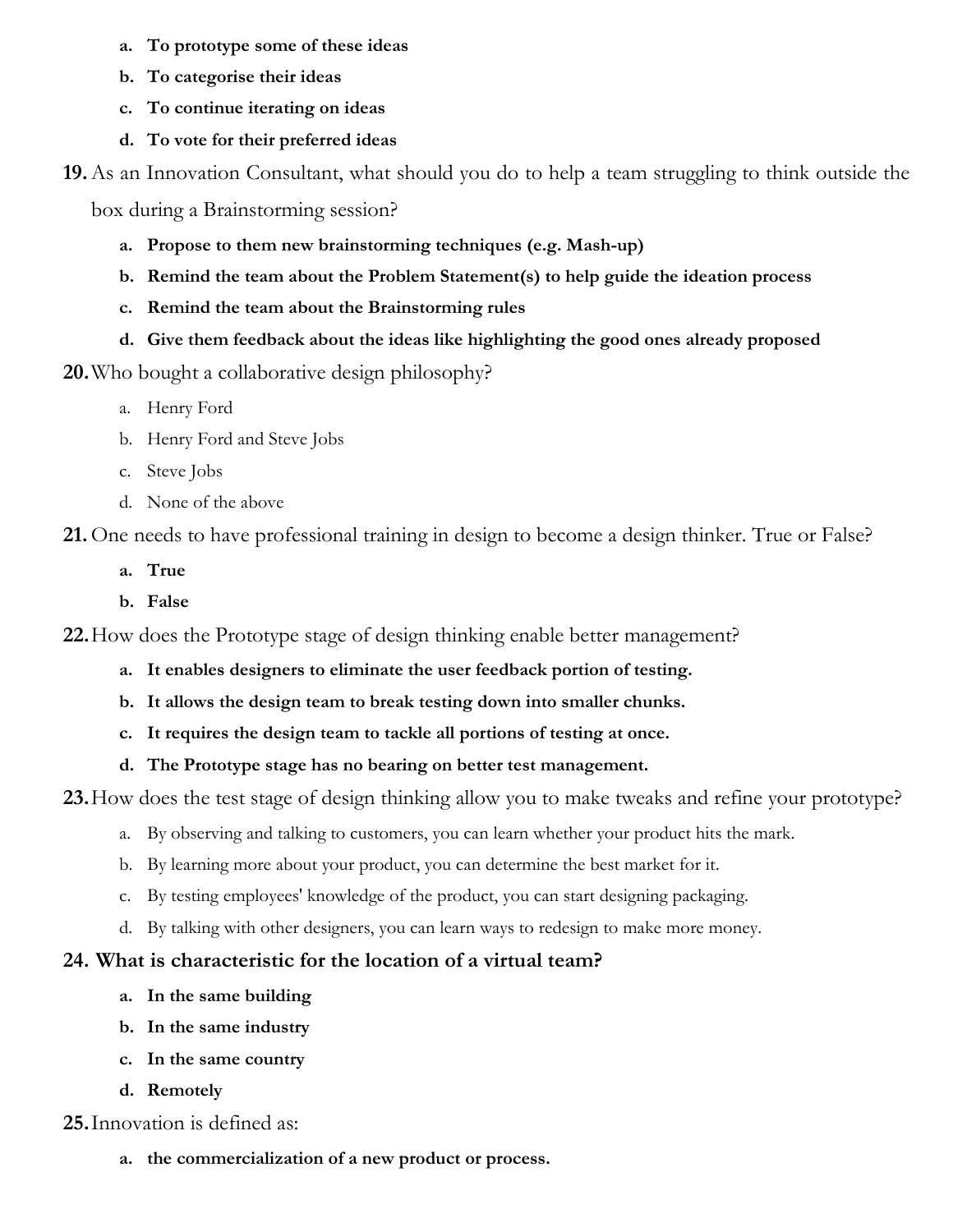- **b. the invention of a new product or process.**
- **c. a new product or process idea.**
- **d. the implementation of a new production method.**

**26.**Innovation can help to provide a temporary competitive advantage when:

- **a. Barriers to entry are high.**
- **b. Barriers to imitation are low and intellectual property rights are difficult to enforce.**
- **c. There are few other competitors.**
- **d. Barriers to entry are low.**

#### **27.**Scope of Strategic Innovation includes

- a. **Managed Innovation**
- b. **Strategic Alignment**
- c. **Industry Foresight**
- d. **All of the above**

### **28.**Integrating Design thinking in strategic innovation includes

- **a. Reviewing**
- **b. Simulating**
- **c. Conversing**
- **d. All of the above**
- **29.** Mr. Anil is starting a clothing company. Instead of making clothing that fits models, though, Will wants to start by thinking about what non-models need. Because will is planning his designs around the end user, he is engaging in \_\_\_\_\_.
	- **a. Design thinking**
	- **b. Model design**
	- **c. End user generation**
	- **d. Model thinking**

**30.**Mr. Ravi wants to design a new bed that she can sell to nursing homes to use with their patients. However, Ravi doesn't want anything to do with older adults or people with disabilities. According to the design thinking process, Mr. Ravi will face problems because he is missing

**a. Empathy**

\_\_\_\_\_.

- **b. Creativity**
- **c. Practicality**
- **d. Imagination**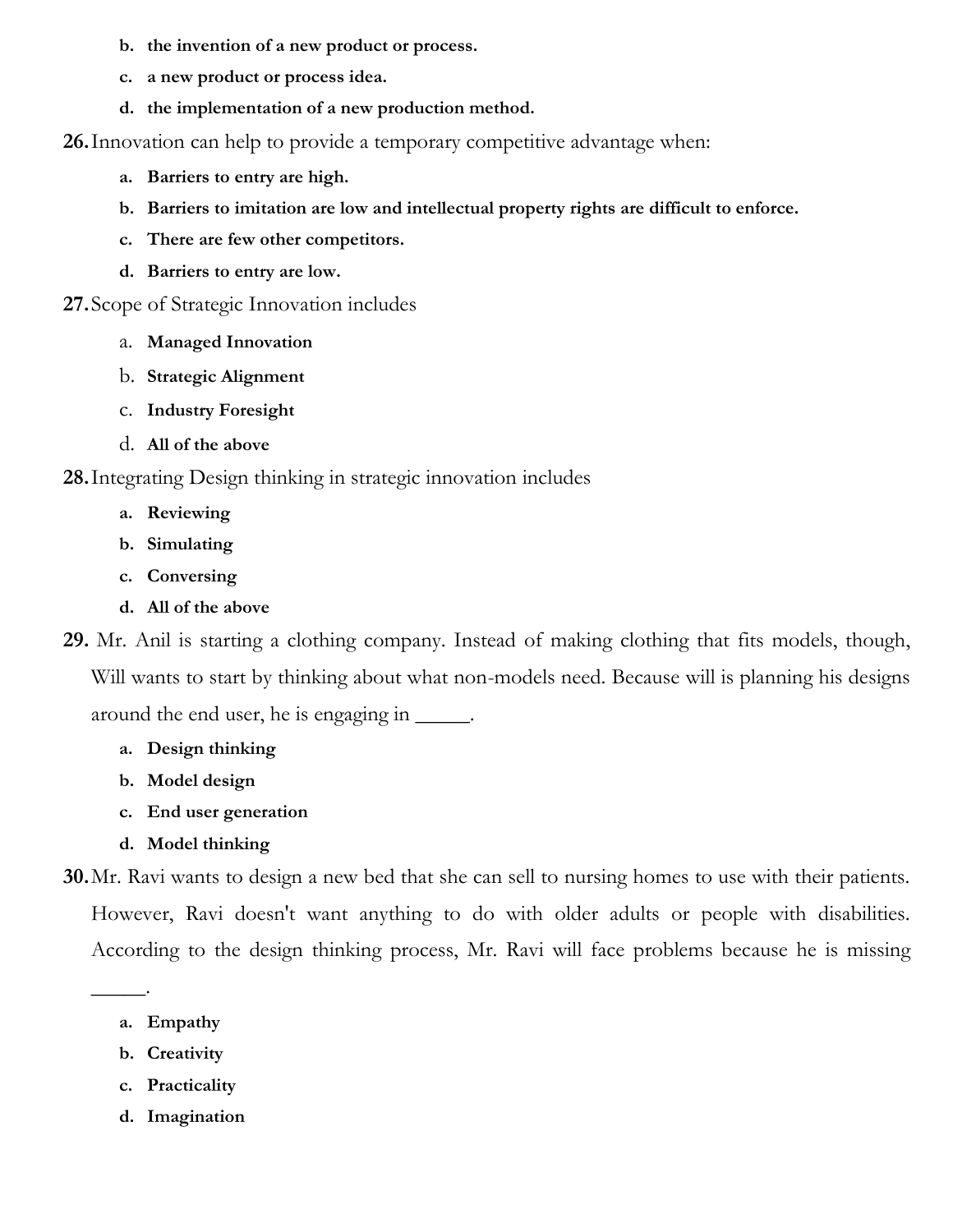**31.** Design Thinking is sometimes visualized as a linear process, but it is actually

- **a. Impactful**
- **b. Incapacitating**
- **c. International**
- **d. Iterative**

**32.**Which of these is a reason that companies might implement design thinking?

- a. **It relies on risk-taking**
- b. **It creates more problems**
- c. **It eliminates mistakes**
- d. **It accelerates effectiveness**
- **33.**Mr. Ram is creating a new product for university students. He takes a design-thinking approach. He's first step is addressing who she is creating the product for and conducts research on understanding this target market. What is this step in the design thinking process?
	- **a. Define**
	- **b. Ideate**
	- **c. Empathize**
	- **d. Prototype**
- **34.**Internal stakeholders are people or groups who work at your company or organization and directly or indirectly influence your task. Internal stakeholders can be
	- a. **Employees**
	- b. **Other business units or departments**
	- c. **Top management**
	- d. **All of the above**
- **35.**What is a customer journey map?
	- a. **It is a map to locate where the customer has travelled**
	- b. **This only applies to the travel industry, since it involves maps**
	- c. **It is a typical journey of a customer who goes through a certain experience**
	- d. **The map that leads us to a profit-making enterprise**
- **36.**The main uses of a customer journey map are
	- a. **This gives the design thinkers a near first-hand experience of what a customer goes through**
	- b. **The map can give us the emotional roller coaster of the user**
	- c. **The output of the map is a list of problems that the customer goes through**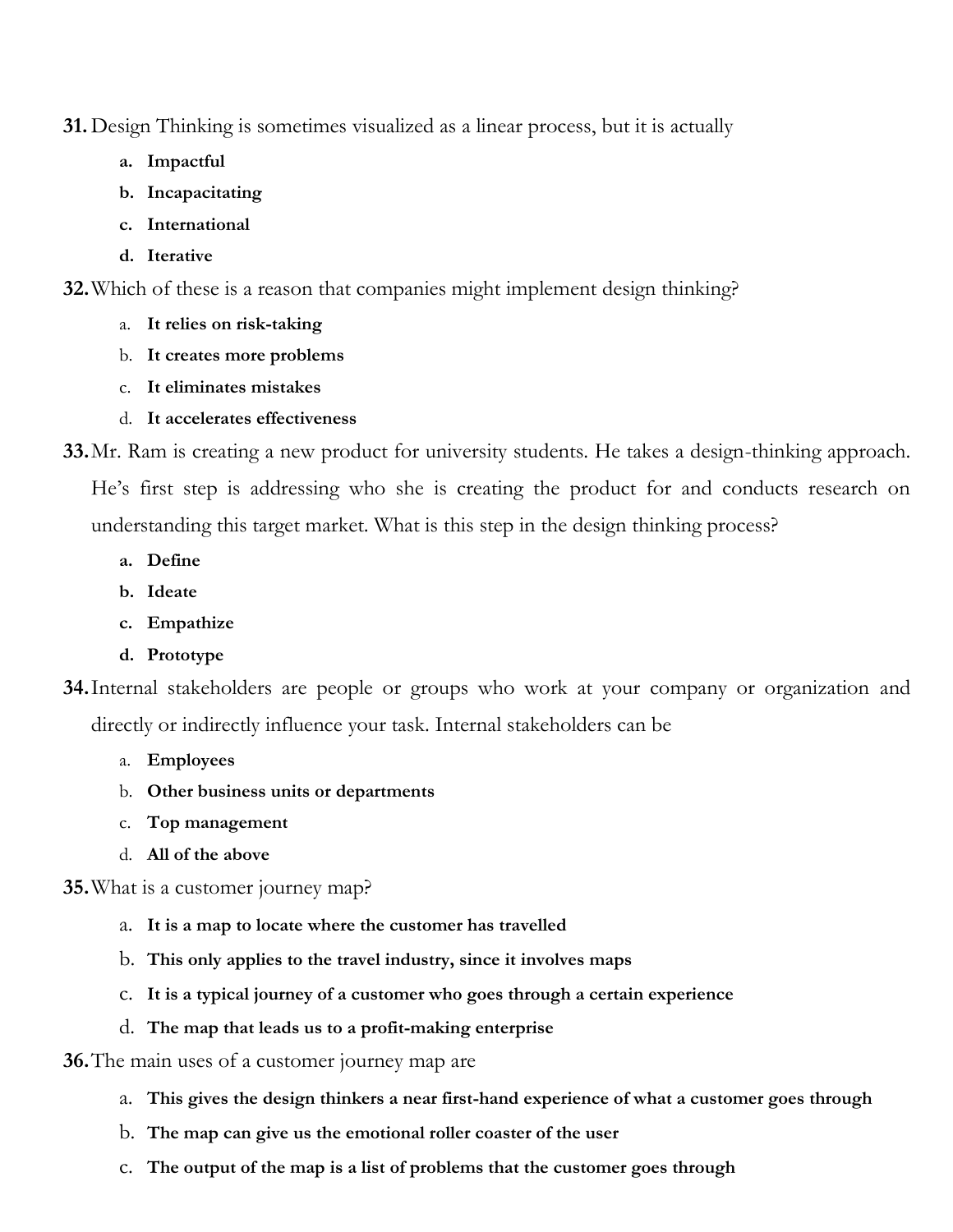- d. **The map also serves as a visual aid to communicate the situation of the user**
- **37.**Design thinking is often also called
	- a. **Intellectual property**
	- b. **Human Centered design**
	- c. **Ecological sustainability**
	- d. **Alien diversity**
- **38.F**or building a customer journey map, we interview only one customer
	- **a. True**
	- **b. False**

**39.**Who is the recommended group that you should test out the prototypes with?

- **a. Your target customers**
- **b. People in your team**
- **c. Professional designers**
- **d. Experts**

**40.**During which step do you allow an authentic audience to interact with your prototype and give

feedback?

- **a. Prototype**
- **b. Ideate**
- **c. Test**
- **d. Define**

**41.** What is the usual order of problem-solving process?

- **a. Try, Reflect, Prepare, Define**
- **b. Prepare, Try, Define, Reflect**
- **c. Try and Reflect**
- **d. Define, Prepare, Try, Reflect**

**42.**During which step do you create an interactive representation or model of your idea or solution?

- **a. Prototype**
- **b. Ideate**
- **c. Test**
- **d. Define**

## **43.Ideate means**

- a. To rapidly change.
- b. When you create a 3D model of your design.
- c. The process for creating and sharing ideas where you use images and sketches instead of words to describe your idea.
- d. When you brainstorm ideas, get feedback, create an initial design, share the design, and iterate.